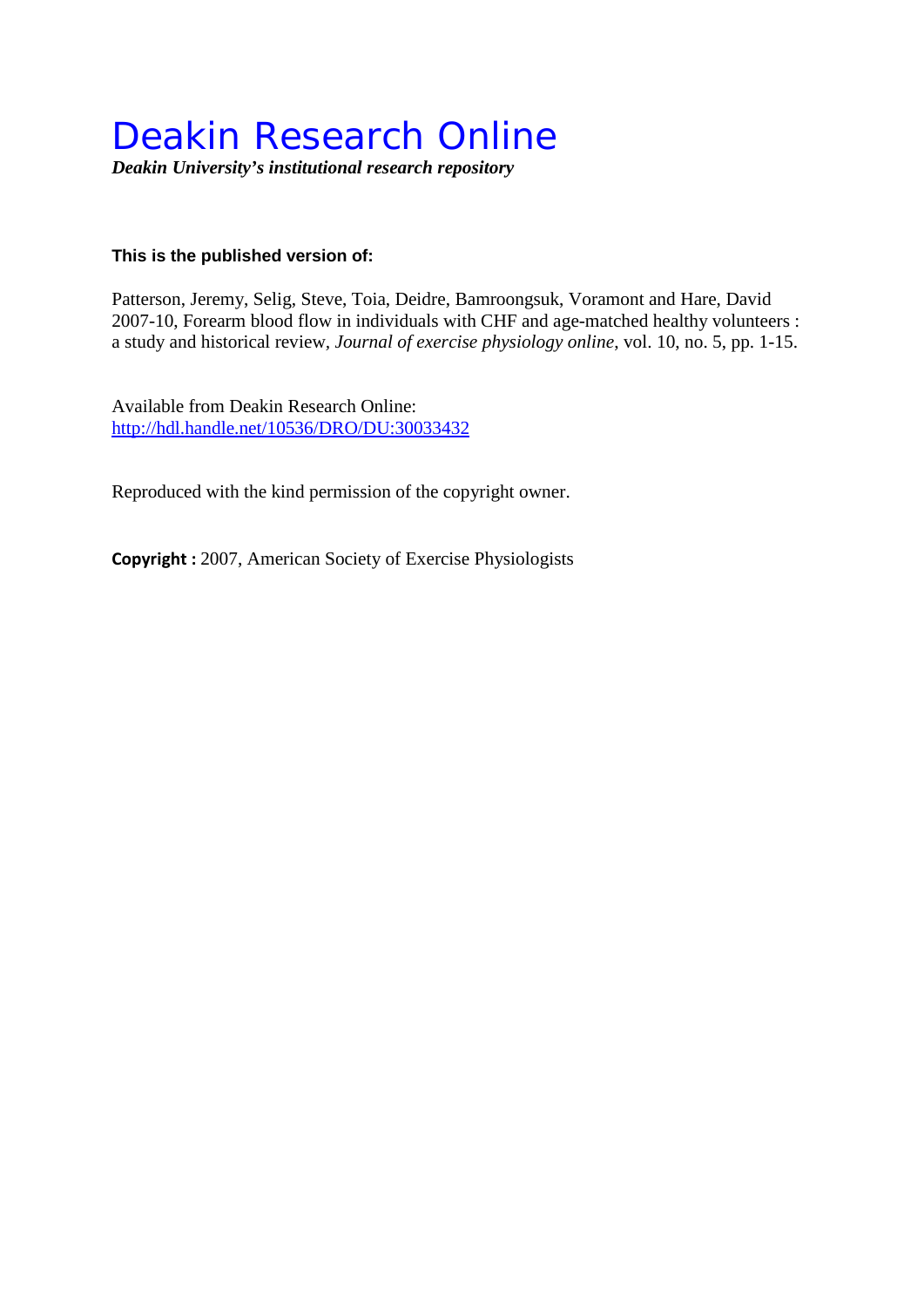

# Journal of Exercise Physiology**online** (JEPonline)

**Volume 10 Number 5 October 2007** 

# Clinical Exercise Physiology

# **FOREARM BLOOD FLOW IN INDIVIDUALS WITH CHF AND AGE-MATCHED HEALTHY VOLUNTEERS: A STUDY AND HISTORICAL REVIEW**

JEREMY PATTERSON $1,2$ , STEVE SELIG $1,2$ , DEIDRE TOIA $2$ , VORAMONT BAMROONGSUK<sup>2</sup>, DAVID HARE<sup>2</sup>

<sup>1</sup> Centre for Rehabilitation, Exercise and Sport Science, Victoria University, Melbourne, Australia <sup>2</sup>Department of Cardiology, Austin and Repatriation Medical Center,

Heidelberg, Melbourne, Australia

#### **ABSTRACT**

**Jeremy A. Patterson, Steve E. Selig, Deidre Toia, Voramont Bamroongsuk, David L. Hare**. Forearm Blood Flow In Individuals With CHF And Age-Matched Healthy Volunteers: A Study And Historical Review. *JEPonline* 2007;10(5):1-15. This study examined forearm blood flow (FBF) in individuals with chronic heart failure (CHF) at rest, moderate exercise, and following limb occlusion. FBF was measured by venous occlusion plethysmography in CHF patients ( $n = 43$ ) and healthy age-matched volunteers ( $n = 8$ ) at rest and during exercise consisting of intermittent isometric hand squeezing at 15, 30, and 45% of maximum voluntary contraction (MVC). Peak vasodilatory capacity was also determined following the release of an occluding arm cuff. FBF was lower in CHF patients during exercise and during peak reactive hyperemia (PRH) compared to healthy volunteers, but there was no significant difference between groups at rest. Peak vasodilatory capacity was significantly higher in healthy volunteers than the CHF group ((30.6  $\pm$  8.6 ml 100 mL<sup>-1</sup> min<sup>-1</sup> and 18.3  $\pm$  6.9 ml 100 mL<sup>-1</sup> min<sup>-1</sup>, respectively). Local blood flow stimulation in response to exercise or limb occlusion is reduced in individuals with CHF, however, there was no difference in resting flows between the two groups, suggesting vasodilatory medication may restore resting blood flow to healthy values.

**Key Words**: Chronic Heart Failure, Venous Occlusion Plethysmography, Basal Blood Flow, ACE Inhibitors, Isometric Exercise

*Managing Editor Tommy Boone, Ph.D. Editor-in-Chief Jon Linderman, Ph.D. Review Board Todd Astorino, Ph.D. Julien Baker, Ph.D. Tommy Boone, Ph.D. Lance Dalleck, Ph.D. Dan Drury, DPE. Hermann Engels, Ph.D. Eric Goulet, Ph.D. Robert Gotshall, Ph.D. Len Kravitz, Ph.D. James Laskin, Ph.D. Jon Linderman, Ph.D. M. Knight-Maloney, Ph.D. Derek Marks, Ph.D. Cristine Mermier, Ph.D. Daryl Parker, Ph.D. Robert Robergs, Ph.D. Brent Ruby, Ph.D. Jason Siegler, Ph.D. Greg Tardie, Ph.D. Lesley White, Ph.D. Chantal Vella, Ph.D. Thomas Walker, Ph.D. Ben Zhou, Ph.D.* 

Official Research Journal of The American Society of Exercise Physiologists (ASEP)

**ISSN 1097-9751**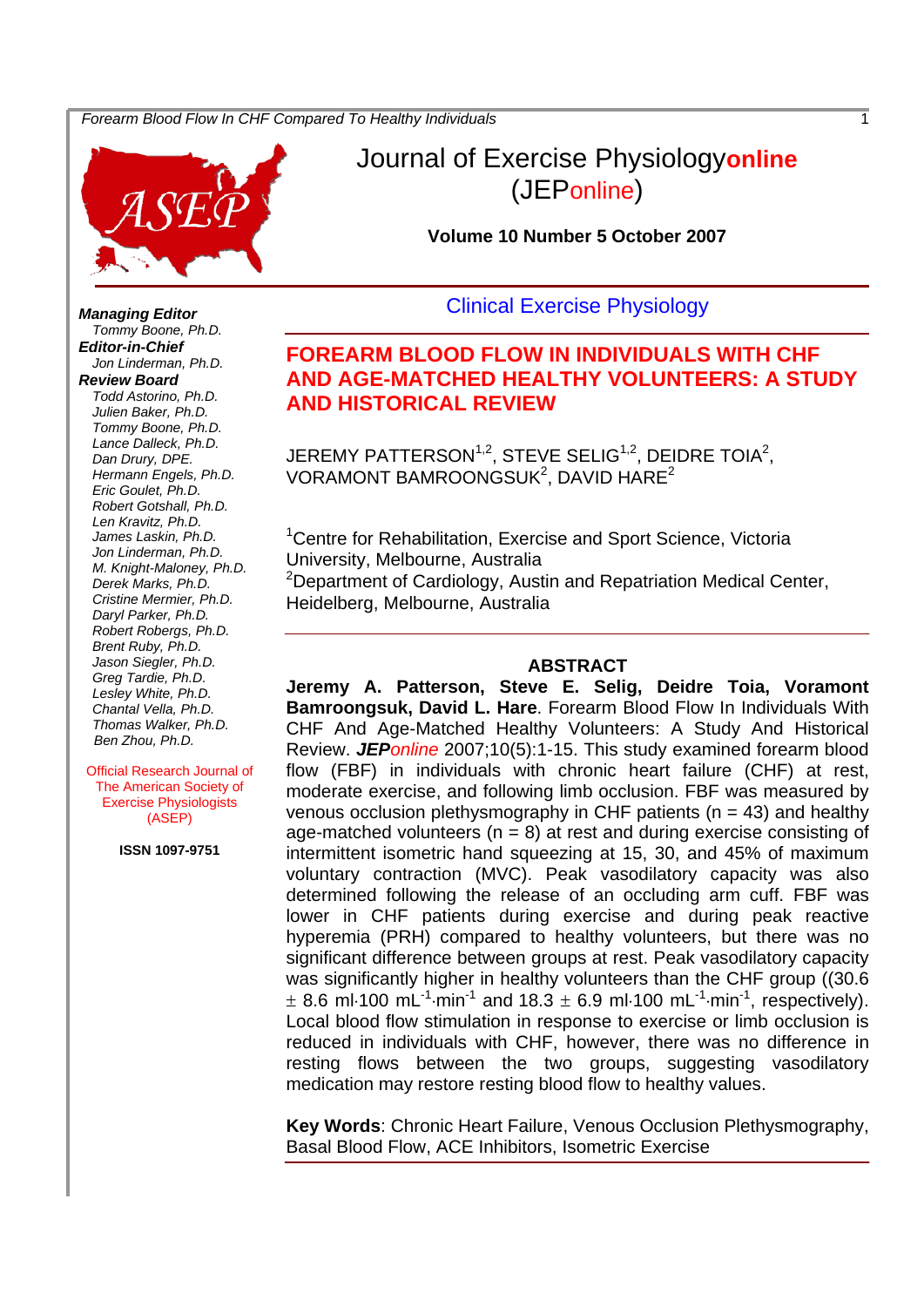#### **INTRODUCTION**

Chronic heart failure (CHF) refers to the syndrome where the cardiac pump function fails to deliver sufficient blood flow (cardiac output) to satisfy the metabolic requirements of the tissues. CHF is a state of demand exceeding supply; the body requires more cardiac output than the cardiac pump can deliver. CHF is a life threatening condition that increases in prevalence with aging and is associated with high mortality (50% at 5 yrs from diagnosis). Currently, there are estimated to be five million Americans living with heart failure and approximately 500,000 new cases each year. It is the most rapidly growing diagnosis in cardiovascular medicine, and because of the advanced age of the average sufferer, one of the costliest. The cardinal symptoms of CHF are dyspnea (breathlessness) and fatigue. Reduced exercise capacity combined with fatigue and breathlessness is a major cause of morbidity in CHF patients (1). CHF is of great interest to medical researchers because of its implications in quality of life, morbidity, mortality and the associated costs of these, both economic and human.

Individuals living with CHF have an increase in peripheral vascular resistance due to several factors, including increased sympathetic adrenergic vasoconstrictor activity and increased plasma concentrations of norepinephrine, angiotensin II, endothelin-1, and arginine vasopressin (AVP) (2). Severity of CHF can depend upon the degree of circulatory inadequacy (3, 4).

In patients with CHF, exercise tolerance is usually limited by symptoms of dyspnea or fatigue. The causes of fatigue are not fully understood, but decreases in peripheral blood flow have been implicated (5). During exercise, individuals with CHF have an impaired arterial vascular dilatation (6). Blood flow to exercising muscle increases in these individuals as the intensity of exercise rises; however, the rate of increase is blunted compared to healthy volunteers (7-9). Vascular resistance has been suggested to be five times greater in CHF patients compared to healthy volunteers (8). In contrast, other researchers have reported no significant differences between individuals with CHF and healthy volunteers with respect to the rates of increases of peripheral blood flow during exercise (10, 11). Cardiac output is reduced in individuals with CHF at rest and during submaximal and maximal exercise compared to healthy volunteers (9) and this has been linked to the impaired aerobic power in this disorder (5). As a result of impaired cardiac output, exercise performance becomes limited due to impaired skeletal muscle perfusion. However, there is some indirect evidence that impaired peripheral blood flow at rest is not directly related to reduced cardiac output or other central hemodynamic factors, including: (a) forearm resistance is increased following cardiac transplantation and does not return to levels of healthy age-matched volunteers for four weeks (12), even though cardiac output improves immediately by the surgery, and (b) angiotensin converting enzyme (ACE) inhibitors cause rapid improvements in central hemodynamics (13), although improvements in exercise tolerance are delayed (5, 14), sometimes for months. In a trial on ACE inhibitors an increase in lower limb blood flow was observed with a delayed increase in exercise capacity (15).

CHF causes a significant redistribution of cardiac output at rest. This redistribution is qualitatively similar to that occurring in healthy volunteers during exercise. In CHF patients at rest, blood is shunted away from the kidneys and skin, whereas this only occurs in healthy volunteers during exercise (16). Blood flow to the splanchnic circulation is reduced in proportion to the impairment of cardiac output (17). These compensations enable blood flow to be relatively preserved to heart and skeletal muscle, which have high metabolic demands relative to blood flow.

Basal blood flow to vascular beds comprising mainly skeletal muscle (e.g., the forearm) is similar in healthy volunteers and individuals with CHF (18, 19). However, in earlier studies conducted prior to the widespread prescription of vasodilators (such as ACE inhibitors, angiotensin receptor-blockers,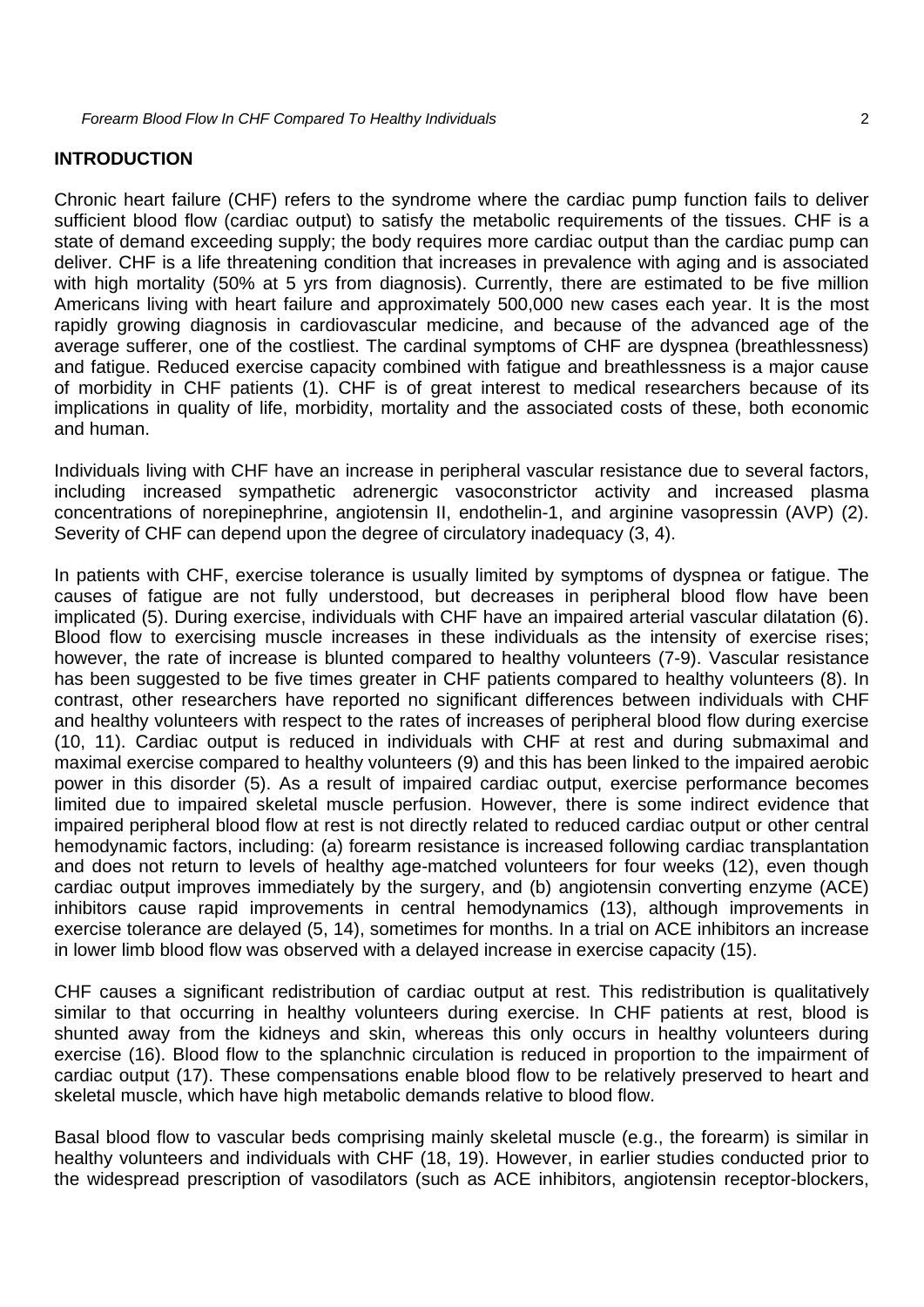and beta-blockers) in patients with CHF, resting peripheral blood flow was reported to be abnormally low compared to healthy volunteers (3, 7, 20). These differences may be explained by improved medical management since these studies and/or selection of lower risk patients in the more recent studies. In addition, limb blood flow is reduced in CHF during exercise compared to healthy volunteers (5, 7, 21) and is associated with decreased exercise tolerance (5, 22), but a cause and effect relationship has not been established. It has been suggested, however, that the more severe the degree of CHF, the more severe is the exercise intolerance, associated with a greater impairment of blood flow (5). Low exercise capacity has been independently correlated with morbidity and mortality in CHF patients (23). If this limitation is linked to the impairment of peripheral blood flow, as suggested by Wilson et al. (5) then it is a worthwhile topic of investigation.

Morbidity and mortality in CHF has been impacted by the development of vasodilator therapies such as ACE inhibitors. Vasodilating agents cause relaxation of arterial and venous vascular smooth muscle. ACE inhibitors reduce the conversion of angiotensin I to angiotensin II, a potent vasoconstrictor (2), to improve the prognosis and help prevent progression of heart failure (24). ACE inhibitors act directly on systemic and pulmonary resistance vessels lowering blood pressure, reducing the work load of the heart and increasing the blood flow to the kidneys (25). This interrupts neuroendocrine vasoconstrictor reflexes and results in vasodilatation (2). Experimental evidence with ACE inhibitors suggest that they help to reverse ultrastructure abnormalities of skeletal muscle in patients with CHF and that long-term treatment improves endothelial function (26, 24). Nakamura and coworkers (24) showed low dose intra-arterial infusion of the ACE inhibitor alone did not affect basal forearm blood flow, but it did augment an increase in blood flow induced by acetylcholine; suggesting an endothelium-dependent mechanism in the peripheral vascular bed plays an important role in endothelial dysfunction (24). Since the introduction of angiotensin-converting enzyme (ACE) inhibitors, the duration of exercise capacity has improved (14). However patients continue to show a state of exercise intolerance (27). Several peripheral factors such as reduced arteriole vasodilatory capacity (7), skeletal muscle atrophy (28), and muscle oxidative ability (18) may contribute to this dysfunction.

Recent reports on forearm blood flow (FBF) show basal blood flow measurements in CHF patients (NYHA II and III) that are similar to healthy volunteers suggesting resting FBF (FBF<sub>rest</sub>) may be restored to normal values (18, 19). In earlier studies that were conducted prior to the widespread prescription of ACE inhibitors in CHF, FBF<sub>rest</sub> was reported to be reduced in individuals with CHF compared to healthy volunteers (3, 7, 10, 20). This disparity cannot be explained by a change or improvement of methods as strain gauge venous occlusion plethysmography is an established technique (29) and is considered reliable (30). Results from our own lab showed that bilateral forearm blood flow measures were reliable with no significant change between tests when repeated within one week (31). Thus, ACE inhibitors which assist in maintaining peripheral blood flow at rest (13, 32) may be a key factor explaining the maintenance of satisfactory blood flow in the resting condition.

These recent findings of normal FBF<sub>rest</sub> suggest that a state of partial vasodilation is present in patients with CHF in spite of central hypoperfusion that is characteristic of this syndrome. If vasodilation at rest in individuals with CHF exceeds that of healthy age-matched controls, then this may suggest that further vasodilation in response to either an exercise stimulation or a brief period of limb occlusion may result in blunted vasodilation. Therefore, this study assessed patients under current best practice of medical management for CHF in relation to FBF<sub>rest</sub>, and in conditions of submaximal vasodilation (in response to moderate intensity exercise) and maximally activated peripheral vasodilation (in response to brief limb occlusion; peak reactive hyperemia).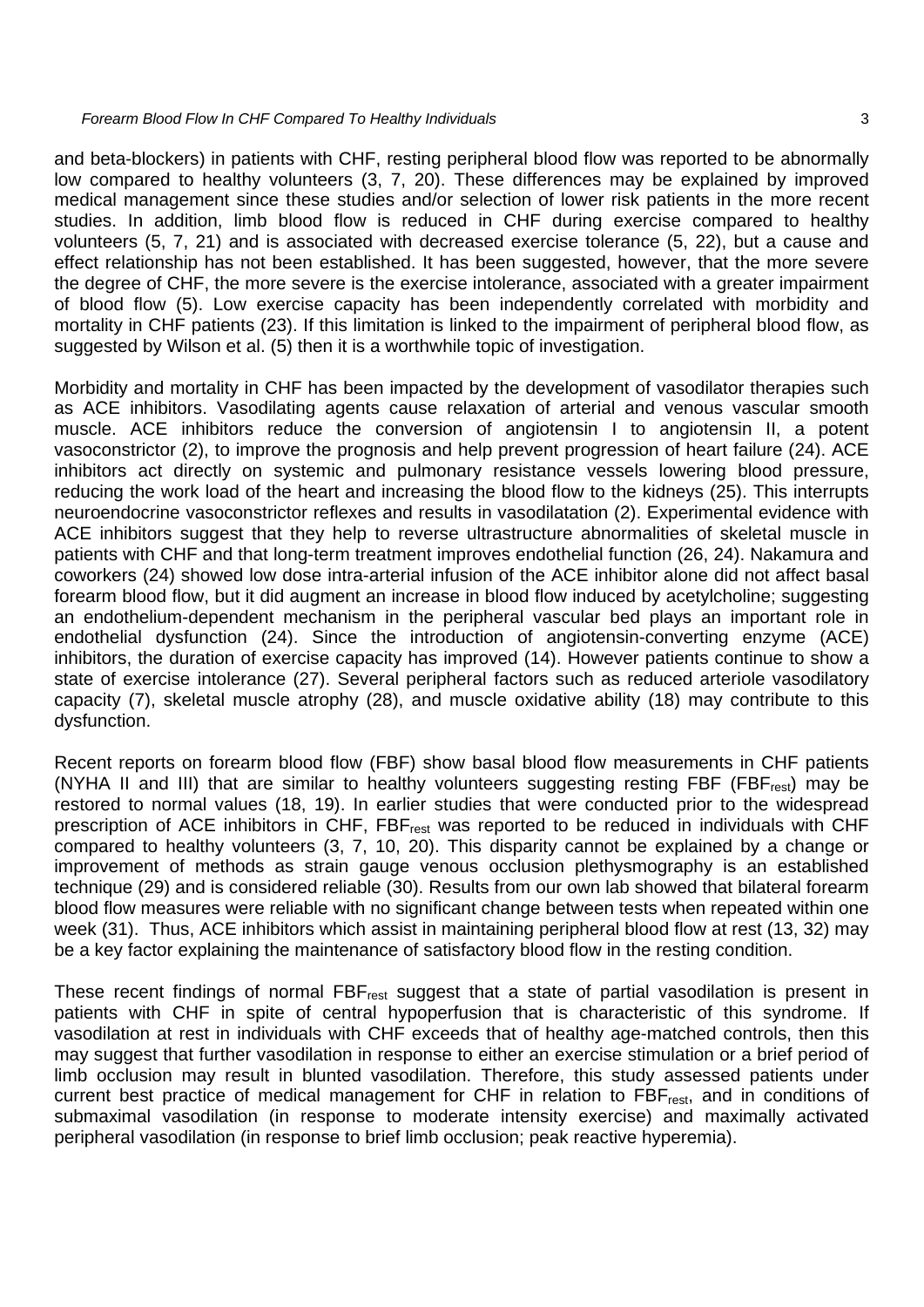# **METHODS Patient Group (n = 43)**

Forty three patients with stable CHF (38 male / 5 female;  $64 \pm 13$  years,  $80 \pm 13$  kg, body mass index  $28 \pm 5.7$  kg·m<sup>-2</sup>) volunteered for the study. Most patients were on an angiotensin converting enzyme inhibitor (77%) or angiotensin receptor blocker (12%), and a diuretic. These and other medications that patients were taking are summarized in Table 1.

Table 1. Descriptive characteristics of the 43 patients with CHF who completed FBF testing. Mean  $\pm$  SD. LVEF, left ventricular ejection fraction; NYHA, New York Heart Association.

| CHF patients (n=43)                     | <b>Characteristics</b> |  |  |
|-----------------------------------------|------------------------|--|--|
| Age, yrs                                | $64 \pm 13$            |  |  |
| Male / Female                           | 38/5                   |  |  |
| Height (cm)                             | $170 \pm 8$            |  |  |
| LVEF%                                   | $27 \pm 7$             |  |  |
| <b>NYHA</b>                             | $2.4 \pm 0.5$          |  |  |
| Weight (kg)                             | $80 \pm 13$            |  |  |
| <b>CHF diagnosis</b>                    |                        |  |  |
| <b>Ischemic heart disease</b>           | 27 (63%)               |  |  |
| Dilated cardiomyopathy                  | 15 (35%)               |  |  |
| Valvular                                | 1(2%)                  |  |  |
| <b>Medications</b>                      |                        |  |  |
| Angiotensin converting enzyme inhibitor | 33 (77%)               |  |  |
| Angiotensin receptor blocker            | 5(12%)                 |  |  |
| <b>Diuretic</b>                         | 36 (84%)               |  |  |
| <b>Beta-blocker</b>                     | 19 (44%)               |  |  |
| <b>Digoxin</b>                          | 17 (40%)               |  |  |
| <b>Aspirin</b>                          | 26 (60%)               |  |  |
| <b>Warfarin</b>                         | 19 (44%)               |  |  |
| Amiodarone                              | 6(14%)                 |  |  |
| <b>Nitrates</b>                         | 6(14%)                 |  |  |
| Calcium channel antagonist              | 4(9%)                  |  |  |

Participants were informed of all test procedures and associated risks before completing a detailed medical questionnaire and given written informed consent prior to commencing the study. Prior to participant recruitment, occurring by physician referral in the greater Melbourne, Australia metropolitan area, ethics approval was obtained from the Victoria University Human Research Ethics Committee and the Austin and Repatriation Medical Center. The project complied with the NHMRC Statement on Human Experimentation.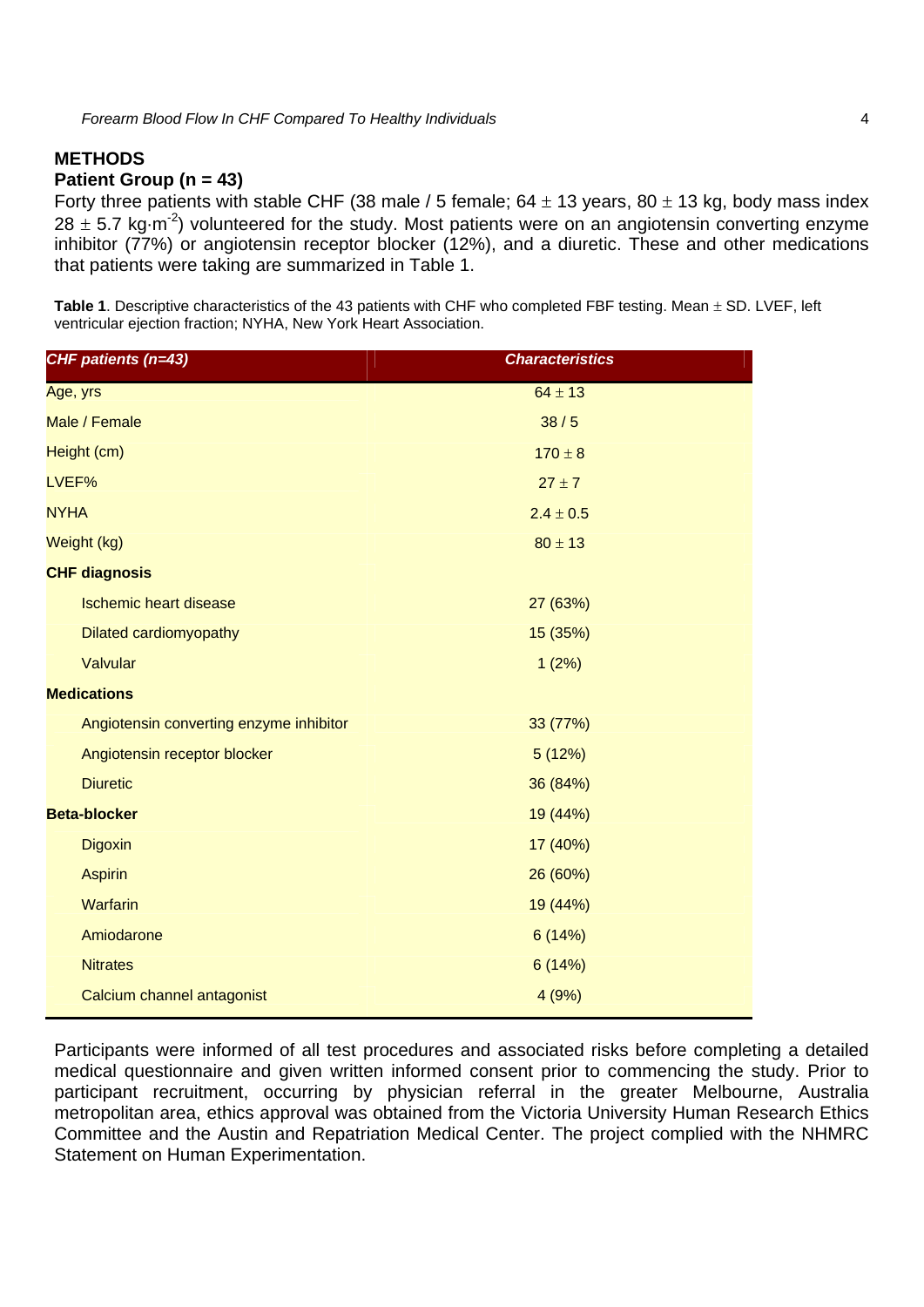Inclusion criteria to the study was as follows: (a) male and female adults were included without any restriction due to age; (b) any aetiology of left ventricular systolic failure; (c) a left ventricular ejection fraction below 40%; and (d) stable pharmacological therapy with a minimum of two weeks unaltered drug therapy at entry.

Exclusion criteria to the study was as follows: (a) NYHA Class IV patients that had symptoms at rest or during minimal activity; (b) cardiovascular limitations that would prevent taking part in the exercise program, including, but not limited to previous cardiac arrest, recent surgery, aortic stenosis, symptomatic or sustained ventricular tachycardia or current exercise limitation because of angina; (c) musculoskeletal or respiratory problems that would prevent appropriate exercise; and (d) metabolic diseases such as diabetes.

# **Healthy volunteers (n = 8)**

Eight healthy subjects (7 male / 1 female;  $63 \pm 11$  years,  $78 \pm 8$  kg, body mass index  $26 \pm 3$  kg·m<sup>-2</sup>) participated in this study. Participants were recruited locally from the medical center or university campus. Only eight control subjects were necessary for statistical significance and forearm blood flow means were similar to those reported in other studies using healthy individuals. Of the eight controls, there was only one female volunteer; however this is reflective of the numbers in the experimental group. Participants were healthy with no history of cardiovascular disease or other limiting noncardiac disorders. None was taking medication that had an inotropic or chronotropic effect. All volunteers were of similar age to the patient group and lead a sedentary lifestyle (did not perform structured exercise more than once per week). Participants underwent an incremental cycle ergometer exercise test. The volunteers would have been excluded if they had exhibited any signs or symptoms of cardiovascular disease during or after the exercise test. Blood flow measurements occurred within two days following the exercise test.

# **Design**

A cross-sectional design was used in this study. FBF measurements were obtained at rest, during isometric exercise, recovery, and during peak reactive hyperemia in patients with CHF and compared against age-matched healthy volunteers. Two series of tests one week apart (familiarization and baseline) were performed. During the week of familiarization, volunteer began with a symptom-limited graded exercise test for assessment of VO<sub>2peak</sub>. This was followed two days later by test for FBF at rest, during submaximal exercise of the forearm, and in response to limb ischemia. Details on testing protocols, measurements, and reliability have been reported previously (31). Baseline measures were used for all analyses in the present study.

# **Forearm Blood Flow**

Forearm blood flow (FBF) was assessed by venous occlusion plethysmography (VOP). The scientific principle of VOP is that impeding venous return from the arm while arterial inflow continues results in swelling of the forearm at a rate proportional to the rate of arterial inflow. A Hokanson (Bellevue, WA, USA) mercury-in-silastic strain gauge is connected to a plethysmograph (Hokanson EC4). Strain gauge plethysmography measures the total flow in the forearm from wrist cuff to collecting cuff (33). The rate of change in circumference in response to venous occlusion is digitally recorded by a Maclab/2E data acquisition system (ADI Instruments, Sydney) for determination of forearm blood flow (FBF). FBF is measured as the slope of the change in forearm circumference. For each measurement, forearm venous blood flow is occluded just proximal to the elbow with rapid inflation of a blood pressure cuff.

Tests were in the morning, with participants arriving at 08:30 to a temperature controlled room (23° C). Participants were asked to eat a light breakfast and refrain from caffeine for 12 hrs before the test.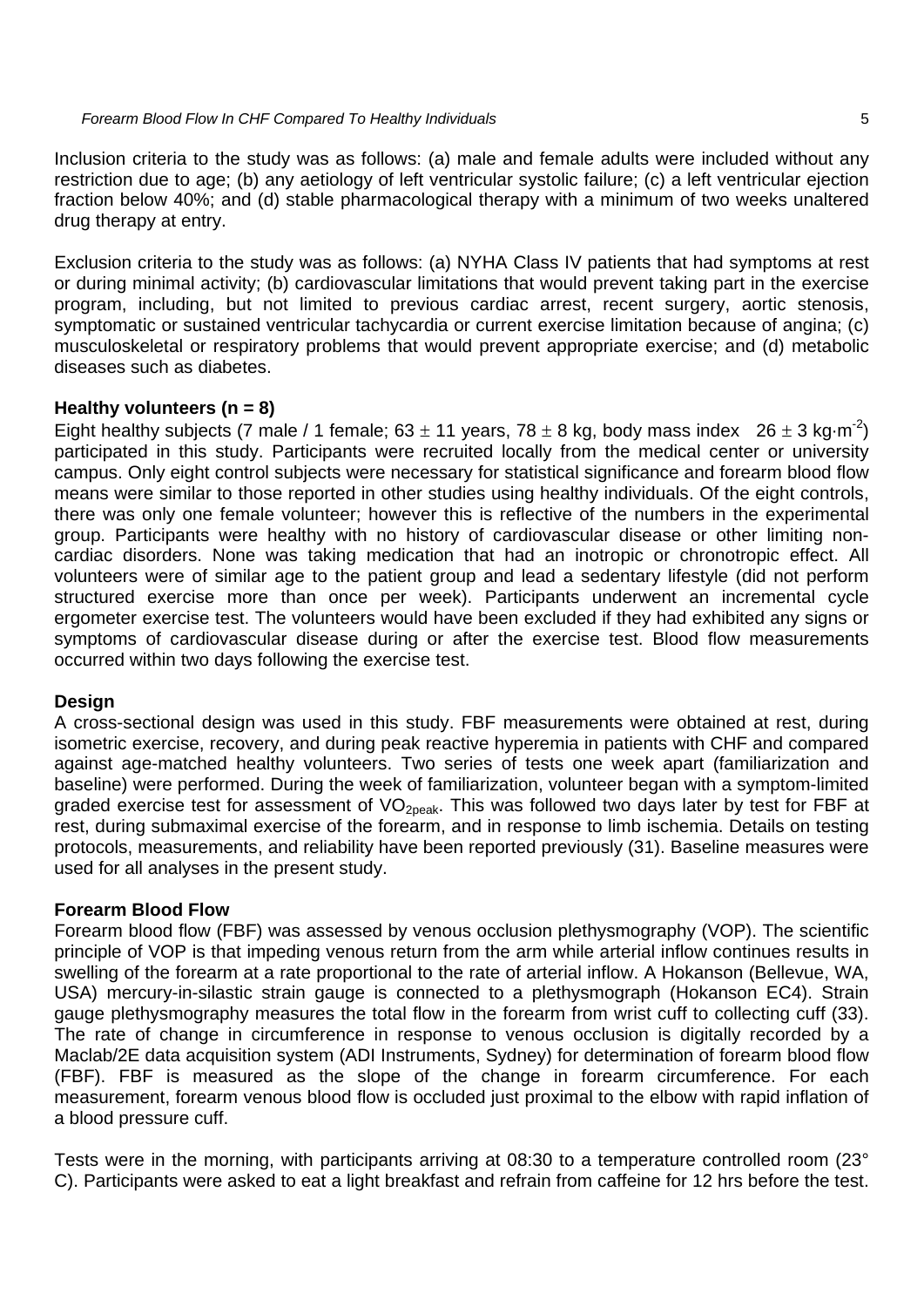Participants rest supine with both arms on a foam support in the same position on each of the three occasions, slightly above the right atrium to ensure venous drainage. Pneumatic pressure cuffs (Hokanson, Bellevue, WA) and strain gauges (Medasonics, Mountain View, CA) were positioned as the patient lay comfortably. Paediatric cuffs (Hokanson), used on the wrists to exclude the hand circulation from the measurements, were connected to a flow-regulated source of compressed air, and arm cuffs to a rapid cuff inflator (Hokanson). A 10 sec inflation of the arm cuff, results in a linear increase in forearm volume, then a five second deflation allows forearm veins to empty before the next measurement (33). Strain gauges 2 cm shorter than the largest circumference of the forearm were used. The strain gauges were placed at the point of maximum girth on both forearms, and measurements were recorded regularly. Output data from the strain gauges were displayed in real time on a laptop computer (Macintosh), after being calibrated.

Prior to starting, the protocol was explained in detail to the participants. Cuff inflations were also demonstrated, before collecting resting blood flow measurements. The congestion cuff was inflated rapidly to a pressure between venous and arterial (50 mmHg) and deflated in a 15 sec cycle, during each measurement. At least six flows were obtained at each measurement time. Wrist cuffs were inflated to above systolic pressure (200 mmHg) for 1 min before and during each measurement to exclude the hand circulation from the forearm blood flow determination. After six resting measurements, forearm exercise was started and consisted of an intermittent isometric contraction protocol squeezing the handgrip dynamometer (maintained for 5 sec and released for 10 sec). Forearm exercise was performed at 15%, 30%, and then at 45% of maximum voluntary contraction (MVC) (determined by taking the mean of three MVC attempts) for approximately 3.5 min. Following each 3.5 min exercise bout there was a 60-sec rest period at which point several FBF measure were obtained to assure flows had returned to resting values. Exercise intensities were selected to compare against earlier studies which followed a similar or same established protocol (10, 34). FBF measurements were obtained during the relaxation phase between each isometric contraction for each of the three workloads.

Following a 5-min recovery period from 45% MVC exercise peak reactive hyperemic (PRH) blood flow was measured. Peak vasodilatory capacity was determined as the first blood flow measurement within five seconds following the release of an occluding arm cuff that had been inflated to a pressure that occluded all arterial inflow (>200 mmHg) for the previous 5 min. After 4 min of arm occlusion (1 min before releasing the cuff pressure), wrist cuffs were inflated to exclude blood flow of the hand. Reactive hyperemic blood flow was measured at 5, 15, 30, 45, 60, 75, 90, 105, 120, 135, 150, 165, and 180 sec, with upper arm cuffs inflated to 50 mmHg for 8 out of every 15 sec. The maximal flow determined during this period was deemed to represent peak vasodilatory capacity.

# **Calculating FBF**

A method of random coding and decoding of files by a neutral third party was developed to insure that the primary investigator analyzed all FBF records while blinded to the identification of the patient and healthy volunteers and the group allocation of participants. FBF was calculated from the rate of increase in forearm circumference (Flow = 200 x increase in forearm circumference (mm/min) / forearm circumference (mm)) is expressed in units of ml.100 ml<sup>-1</sup>·min<sup>-1</sup> (33) and is determined from the mean slope of each recorded measurement. Total test time for the visit was approximately 1 hr.

# **Blood Pressure**

Blood pressure (BP) was measured on the contralateral limb throughout each FBF protocol.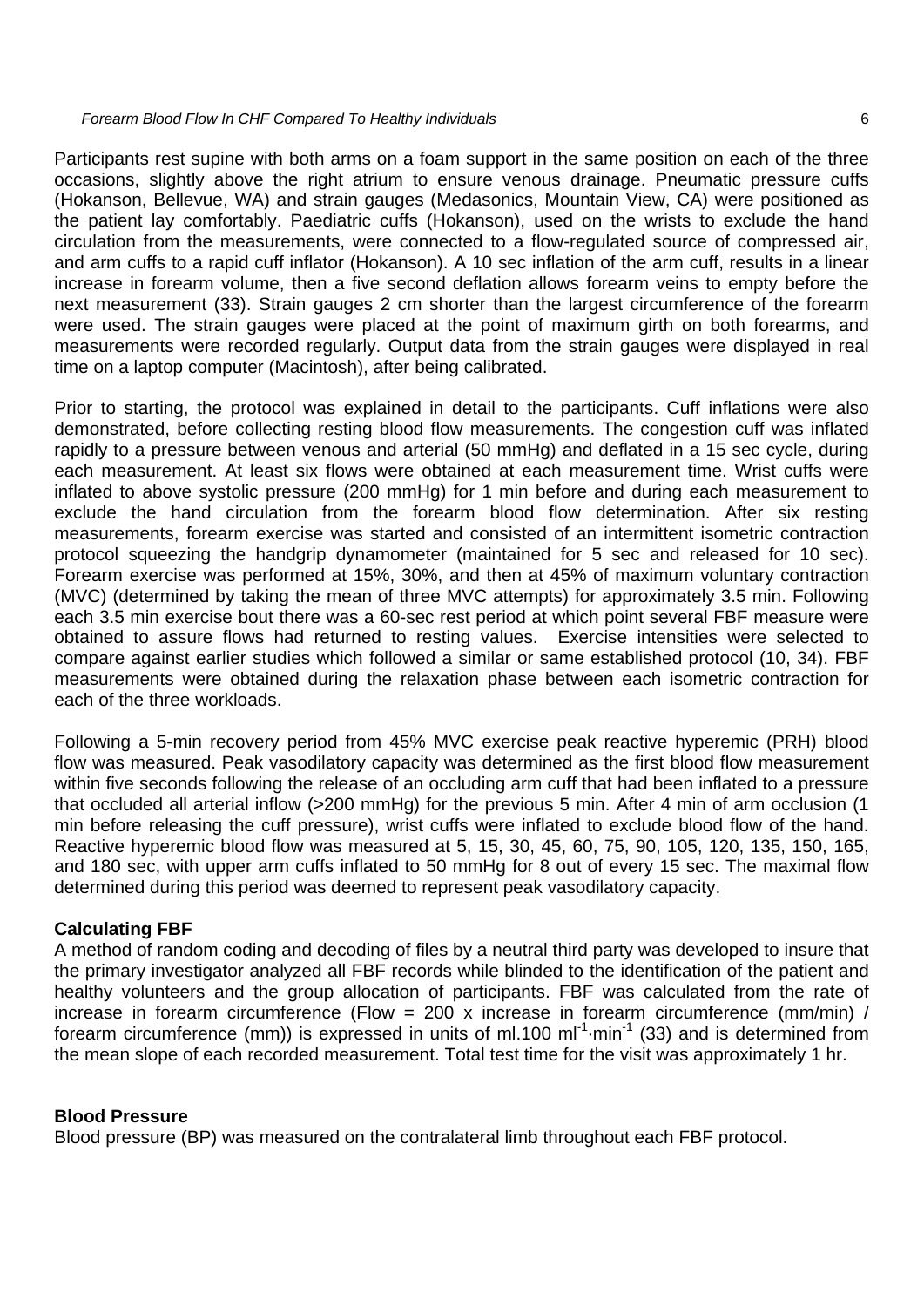#### **VO2peak Testing**

Peak total body oxygen consumption  $(VO_{2peak})$  tests was determined during a symptom-limited graded exercise test on an electronically-braked bicycle ergometer (Ergomed, Siemens, Erlangen,  $G$ ermany), commencing at 10 W and increasing by 10 W $\cdot$ min<sup>-1</sup> until the patient could no longer continue to pedal at a minimum cadence of 60 rev per min. Protocol for the healthy individuals differed in that resistance commenced at 20 W and increasing by 20 W $\cdot$ min<sup>-1</sup> to 60 W and, then increased by 10 W·min<sup>-1</sup> to volitional fatigue. Heart rate and ECG were measured by 12-lead electrocardiographic (Marquette, USA) monitoring throughout exercise and recovery. Arterial oxygen saturation was monitored by pulse oximetry (Oxi-Raiometer, Boulder, Colorado). Arterialized blood samples were obtained during the incremental exercise test from a dorsal hand vein via a 20-guage indwelling catheter. Oxygen saturation in the blood samples was consistently in excess of 95%, confirming arterialization. Plasma lactate levels were determined and lactate threshold calculated using a log-log transformation plot of plasma lactate concentration versus power output as previously described (35). Blood pressure was measured and recorded by a physician using a mercury sphygmomanometer before exercise, during exercise (every 2 min) at maximum exertion, and several times throughout recovery. The Borg rating of perceived exertion (RPE) (36) was recorded at the end of each min, prior to the increase of resistance (10 W). Expired air was collected and analyzed for ventilatation, oxygen intake, carbon dioxide output and (more) gas exchange ratio (RER) using a large two-way non-rebreathing valve (Han Rudolph) leading to a mixing chamber (RFU 1975), through an analog-to-digital converter board (Data Translation Inc.) and onto a computer screen (Gateway Computer Corporation, USA E-3000). The software was hand written by technicians at the Austin and Repatriation Medical Center's respiratory laboratory, using standardized physiological equations. The gas analyzer and flow meter (LB2 Medical Gas Analyzer and Hewlett Packard 47304 and Fleisch pneumotach flowmeter) were calibrated according to the manufacturer's recommendations before each test. The gas meters were calibrated against gases of known concentrations before each test. Oxygen uptake  $(VO<sub>2</sub>)$  and carbon dioxide output  $(VCO<sub>2</sub>)$  were determined from the measurement of oxygen and carbon dioxide concentration in the inspired and expired air.

# **Statistical Analyses**

Data from patients and control subjects were compared using one-way ANOVA with Tukey's post hoc in the presence of significant F-values for independent variables. Data are expressed as means  $\pm$ S.D. Significance was set at p<0.05. The statistical analyses were performed using SPSS (version10.0.5; SPSS Inc. Headquarters, Chicago, Illinois, U.S.).

# **RESULTS**

Originally, there were 44 patients. However, one patient did not complete the testing due to arthritis in the hand and was unable to squeeze the hand dynamometer. All other data collected on this participant was omitted from analysis. The effects of forearm isometric exercise at 15, 30, and 45% of MVC in the healthy volunteers and patients with CHF are shown in Table 2 and displayed as a graph in Figure 1. Resting values were similar in both groups. As each stage of exercise increased in intensity, there was a progressive increase in FBF in both groups, although the rates were significantly lower in the CHF patients. FBF was reduced in the CHF patients compared with the healthy participants at 15, 30, and 45% of MVC and during PRH. However, there was no significant difference at rest between the two groups. With isometric exercise, the rate of increase in FBF was decreased in patients. FBF responses to PRH in healthy volunteers (30.6  $\pm$  8.6 ml $\cdot$ 100 mL<sup>-1</sup>min<sup>-1</sup>) were significantly higher than the CHF group (18.3  $\pm$  6.9 ml·100 mL<sup>-1</sup>·min<sup>-1</sup>).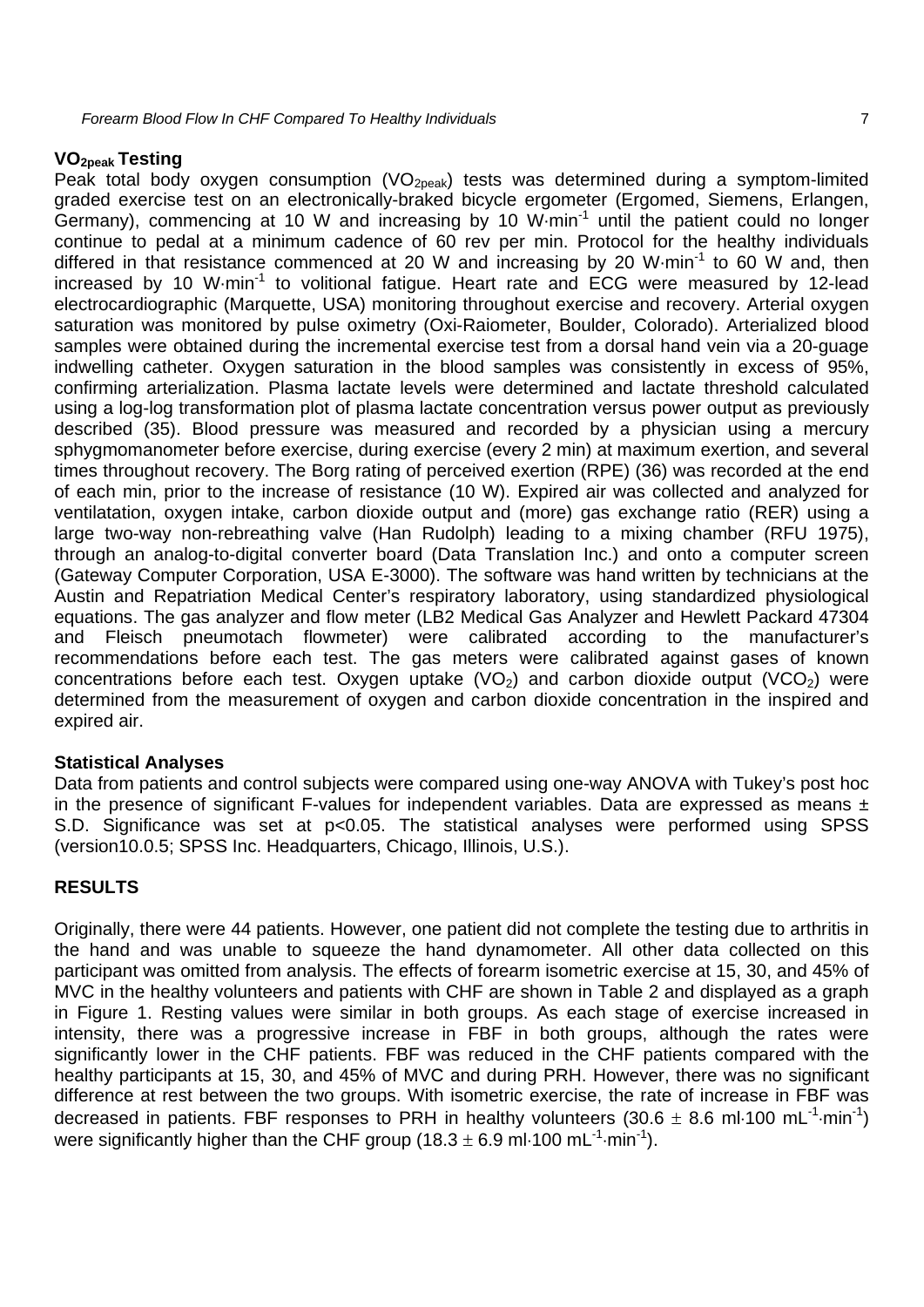**Table 2** Forearm Blood Flow (FBF) at rest, for 15%, 30% and 45% of maximal voluntary contraction (MVC), and for max peak reactive hyperemia (PRH). Units for forearm blood flow are ml $100$  mL<sup>-1</sup> min<sup>-1</sup>. Data are presented as mean  $\pm$  SD.  $*$  P < 0.05 and  $*$  P < 0.01.

| Group                                     | $\mathsf{n}$ | Forearm<br>Circumference<br>at max $(mm)$ | $FBF_{rest}$  | <b>FBF</b> <sub>15%MVC</sub> | FBF <sub>30%MVC</sub> | FBF <sub>45%MVC</sub> | <b>FBF<sub>PRH</sub></b> |
|-------------------------------------------|--------------|-------------------------------------------|---------------|------------------------------|-----------------------|-----------------------|--------------------------|
| <b>Healthy</b><br><b>Volunteers</b>       | 8            | $266 \pm 21.7$                            | $3.4 \pm .9$  | $9.5 \pm 2.8$                | $12.8 \pm 4.3$        | $15.8 \pm 3.2$        | $30.6 \pm 8.6$           |
| <b>Chronic</b><br>Heart<br><b>Failure</b> | 43           | $270 \pm 23.7$                            | $3.7 \pm 1.7$ | $8.0 \pm 2.2$                | $9.2 \pm 2.5^*$       | $10.8 \pm 4.6^*$      | $18.3 \pm 6.9**$         |

Effects of submaximal isometric hand squeezing on the CHF group caused local vascular changes only. Forearm exercise in CHF patients resulted in no significant changes in mean blood pressure**.** 

A significant difference was observed between groups in  $VO<sub>20eak</sub>$ , results are shown in Table 5. CHF patients showed a significant reduction in  $VO<sub>2</sub>$ <sub>peak</sub> compared to healthy volunteers.

**Table 3.** Blood pressure and heart rate characteristics of CHF patients and healthy volunteers. Data are presented as mean  $\pm$  SD.  $*$  P  $<$  0.05

|                                                  | <b>Healthy Volunteers</b> |             | <b>CHF</b> patients |            |         |
|--------------------------------------------------|---------------------------|-------------|---------------------|------------|---------|
|                                                  | Mean $\pm$ SD             | Range       | Mean $\pm$ SD       | Range      | P       |
| <b>Resting systolic</b>                          | $128.0 \pm 10.5$          | $115 - 145$ | $116 \pm 19.3$      | $84 - 164$ | $.044*$ |
| blood pressure                                   |                           |             |                     |            |         |
| (mmHg)                                           |                           |             |                     |            |         |
| Resting<br>diastolic blood<br>pressure<br>(mmHg) | $78.8 \pm 7.9$            | $60 - 90$   | $67.28 \pm 7.5$     | $50 - 86$  | $.018*$ |
| <b>Resting heart</b><br>rate (beats/min)         | $77.5 \pm 17.6$           | $62 - 97$   | $73 \pm 14$         | $50 - 105$ | .665    |

# **DISCUSSION**

There are only five previous cross-sectional studies that have compared the function of forearm resistance vessels in CHF patients with healthy age-matched volunteers (3, 7, 10; 19, 20). One additional study (18) used the method of A-mode ultrasound device for the measurement of flowmediated dilation of conduit vessels of the upper limb. This study and the other five used venous occlusion plethysmography. Four of these previous studies were conducted before the widespread use of ACE inhibitors (3, 7, 10, 20). These other studies used significantly smaller numbers of heart failure patients  $[n=9 (18), n=13 (10), n= 7 (7)]$  than the 43 patients with CHF used in this study, or the older studies used patients who exhibited decompensated heart failure and fluid retention (7, 20). Arnold et al. investigated FBF<sub>rest</sub> and FBF during exercise, but did not assess peak vasodilatory capacity. In addition, nine of the 13 severe left ventricular dysfunction (EF 13.7  $\pm$  1.5%) patients used in their cross-sectional study were in NYHA functional class IV, and all patients were reported to be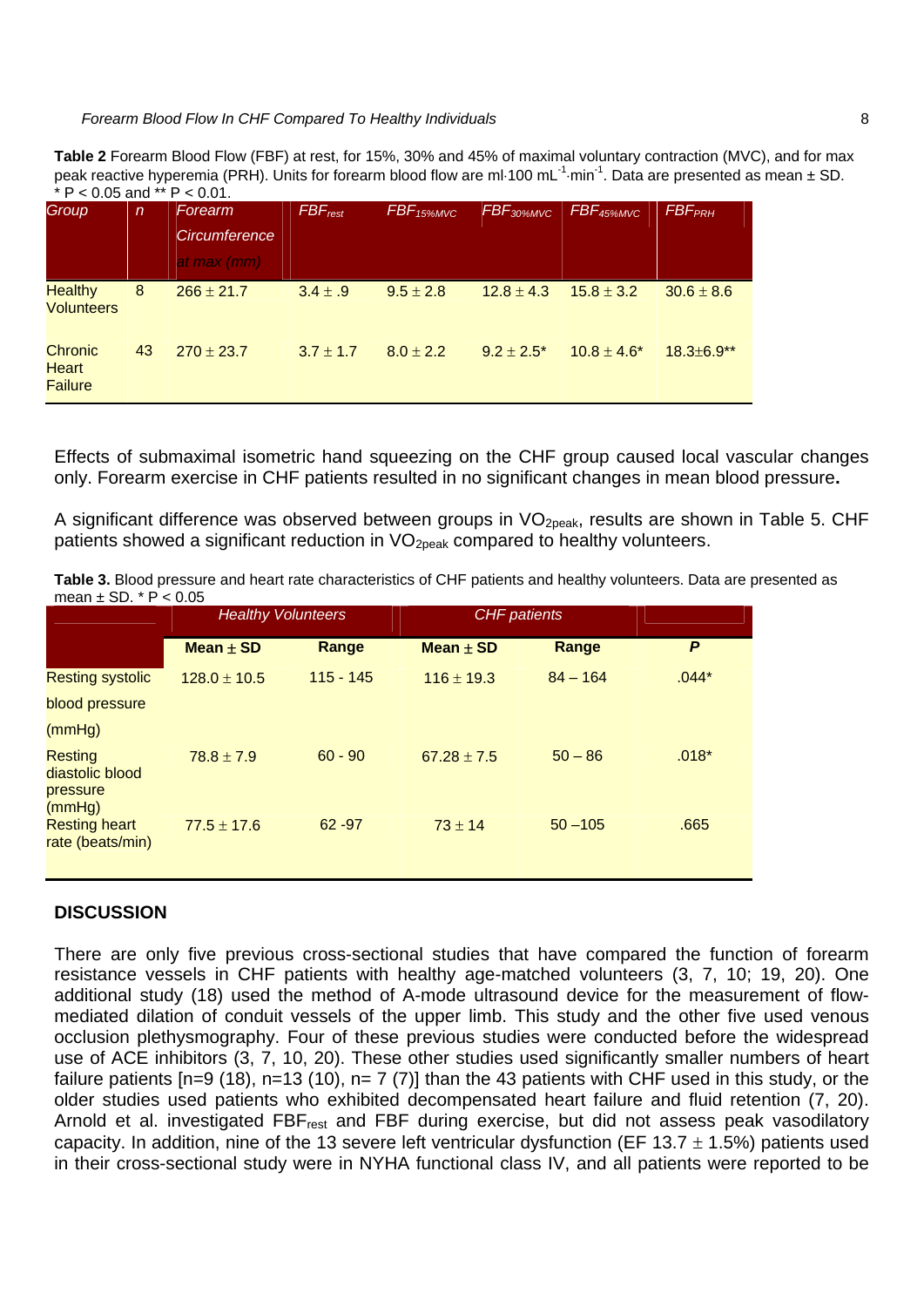receiving digoxin and diuretics, but no ACE inhibitors (10). Recently, Welsch and colleagues (Figure 1).



examined FBF<sub>rest</sub> and PRH, but did not measure FBF during exercise (19). The CHF population in this study included NYHA functional class I and displayed a higher resting blood pressure than their healthy volunteers and 75% had a history of hypertension as the cause of heart failure. In contrast, CHF patients in the current study had a significantly lower resting blood pressure compared to healthy volunteers (Table 3) and 65% had ischemic heart disease as the cause of heart failure.

**Table 4.** Comparison of FBF ratios from Rest to increases of FBF during 15%, 30%, and 45% maximal voluntary contraction (MVC). Data are presented as mean  $\pm$  SD.  $*$  P < 0.05

| <b>FBF Ratios</b> | <b>Healthy Volunteers</b> | <b>CHF</b> patients | P       |
|-------------------|---------------------------|---------------------|---------|
| Rest to 15% MVC   | $2.8 \pm 0.7$             | $2.5 \pm 1.2$       | .197    |
| Rest to 30% MVC   | $3.7 \pm 1.1$             | $3.1 \pm 1.9$       | .055    |
| Rest to 45% MVC   | $4.7 \pm 0.8$             | $3.7 \pm 2.6$       | $.038*$ |

Table 5. VO<sub>2peak</sub> data for CHF patients and healthy age-matched volunteers. Units of VO<sub>2peak</sub> are ml·min<sup>-1</sup>·kg<sup>-1</sup>. Data are presented as mean  $\pm$  SD.  $*$  P < 0.05

|                                          | <b>Healthy Volunteers</b> | <b>CHF</b> patients |         |
|------------------------------------------|---------------------------|---------------------|---------|
| VO <sub>2peak</sub><br>$(ml·min-1·kg-1)$ | $28.5 \pm 8.5$            | $15.7 \pm 4.3$      | $.001*$ |

FBFrest was not reduced in individuals with CHF compared to healthy age-matched volunteers, in contrast to earlier findings (Figure 4) (3, 7, 10, 20). The trend (albeit not significant) to higher FBF<sub>rest</sub> in the CHF patients compared to the controls (Figure 2) may be attributed in part to the widespread prescription of vasodilators, such as ACE inhibitors, which assist in maintaining peripheral blood flow at rest (13, 32).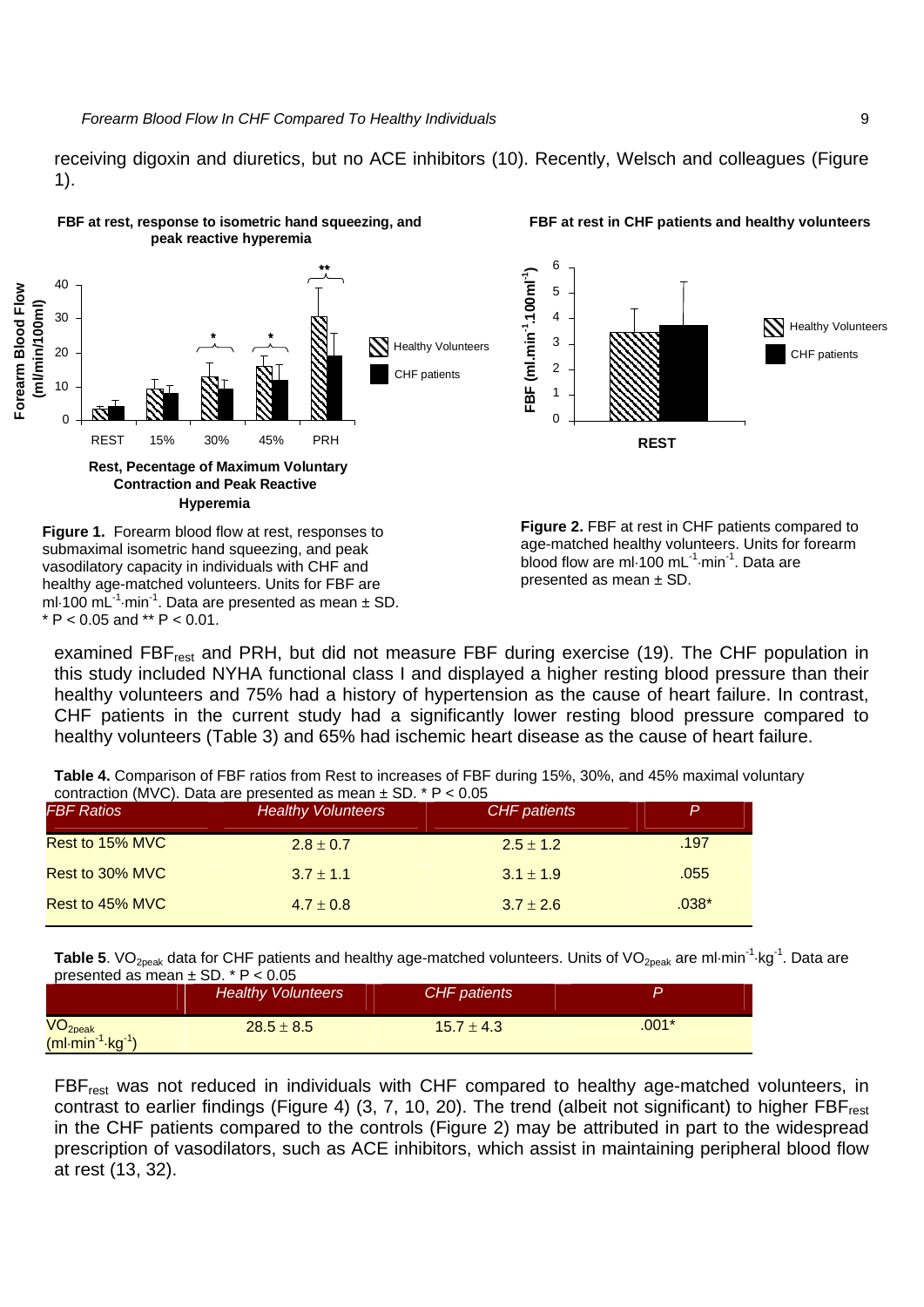Studies in which the patient groups were observed to have a reduced FBF<sub>rest</sub> compared to healthy age-matched volunteers were not taking ACE inhibitors ((3, 7, 10, 20). This suggests that FBF<sub>rest</sub> in the patients may reflect some pharmacologic vasodilation at rest, resulting in a lower capacity for further vasodilaiton in response to the other maneuvers (exercise and re-perfusion following brief occlusion). Recently two studies showed no significant difference in FBF<sub>rest</sub> between CHF patients and healthy volunteers (18, 19). FBF<sub>rest</sub> values in this study and Welsch et al. included patients prescribed ACE inhibitors showed very comparable figures (3.7  $\pm$  1.7 ml $\cdot$ 100 mL<sup>-1</sup>·min<sup>-1</sup> vs 3.4  $\pm$  .95 ml-100 mL<sup>-1</sup>-min<sup>-1</sup> present study;  $3.2 \pm 1.2$  ml-100 mL<sup>-1</sup>-min<sup>-1</sup> vs  $3.5 \pm 1.2$  ml-100 mL<sup>-1</sup>-min<sup>-1</sup> (19)). One other study found no significant difference in FBF<sub>rest</sub> between CHF patients and healthy volunteers (37). Interestingly, they included CHF patients receiving vasodilator medication, however measurements were recorded in an upright position (37). Sixty percent of the patient population in the Welsch et al. study and all patients in the Hayoz et al. were receiving ACE inhibitors. Interestingly, these combined results also depict a heart failure population through a range of severities (NYHA class I, II, and III) with the same FBFrest measurement. In a much earlier study, Leithe and colleagues who examined FBF in three groups of CHF patients that were classified as NYHA class II, III, or IV and reported that blood flow became attenuated as the severity of the heart failure progressed (3). Patients in the Leithe et al. study were before the widespread prescription of ACE inhibitors. These finding on FBF<sub>rest</sub> can also be seen in resting leg blood flow (LBF<sub>rest</sub>). Sullivan et al. studied 30 CHF patients which were not receiving ACE inhibitors and found LBF<sub>rest</sub> was significantly reduced in CHF patients compared with healthy volunteers (9). More recently, Barlow et al. and Piepoli et al. using mostly patients on ACE inhibitors (83% and 90% respectively) showed no difference in LBF<sub>rest</sub> between patients with CHF and healthy volunteers (27, 38).





**Figure 3.** Forearm blood flow responses to peak reactive hyperemia over 60 sec in individuals with CHF compared to age-matched healthy volunteers. Data are presented as mean  $\pm$  SD.

During exercise, FBF progressively increased in both groups, but the rises in CHF patients were significantly lower than the corresponding rises in normal volunteers during 45% MVC. These results are consistent with previous observations (5, 7, 9). There was no significant difference between the two groups at 15% MVC in absolute blood flows, but there was a difference observed in the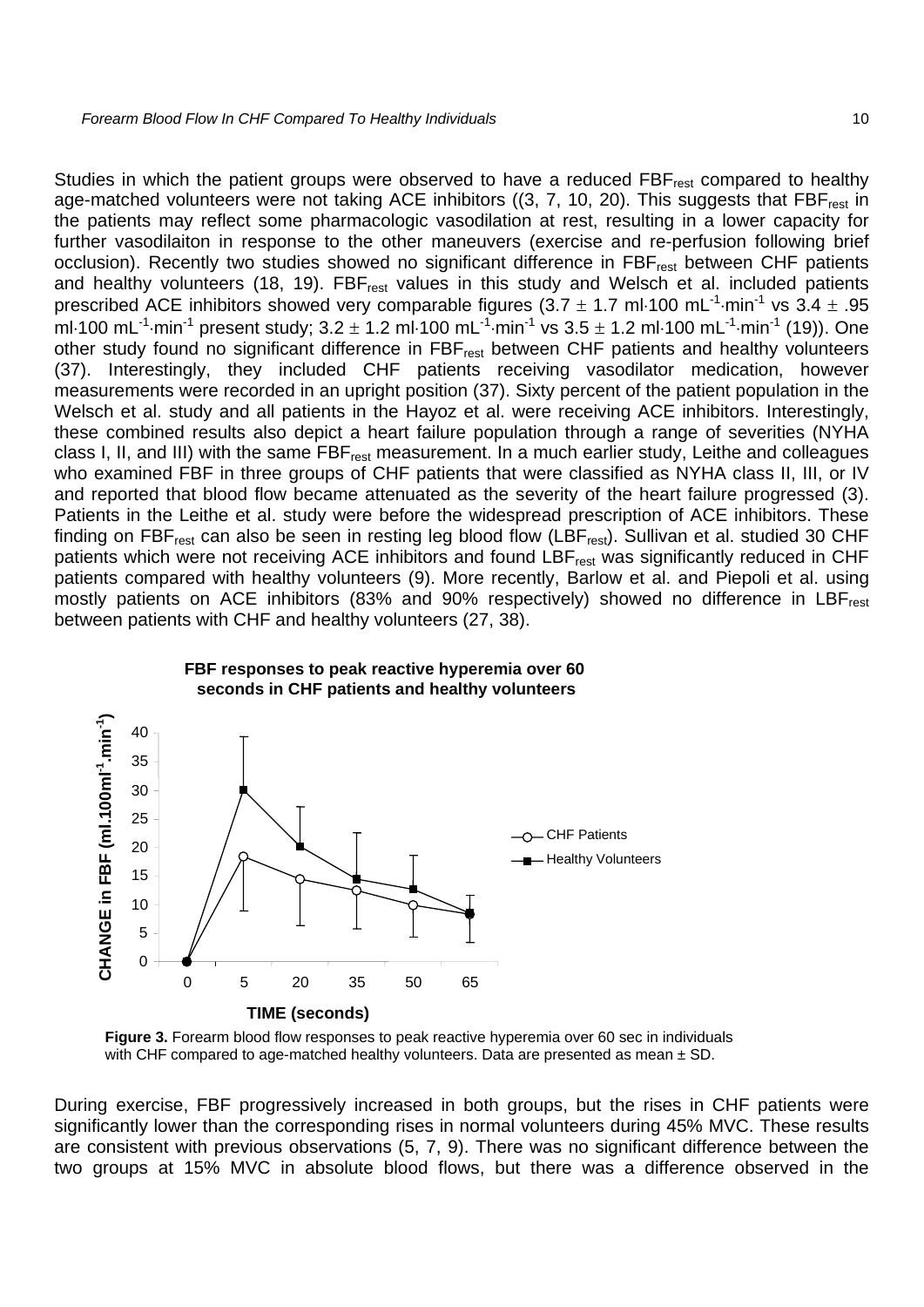percentage of change relative to the respective resting values; this relative value represents the vasodilatory response. Healthy volunteers showed an increase of 64% from FBF<sub>rest</sub> to 15% MVC, whilst the CHF patients increased by just 54%. The percentage of change in FBF from rest to 30% MVC in the healthy volunteers (74%) was increased compared to the percentage of change in the CHF patients (60%), although these differences were not statistically significant ( $p = .197$  and .055, respectively) they are able to show a progressive vasodilatory impairment in CHF patients. At 45% MVC there was significant difference ( $p = .038$ ) in the percentage of change relative to FBF<sub>rest</sub> in the CHF patients (66%) compared to healthy volunteers (82%). Vasodilatory response to exercise becomes more impaired as the intensity of exercise increases compared to healthy volunteers. These finding are inconsistent with other studies (10, 37), which reported no difference between healthy volunteers and CHF patients in the ability to vasodilate and increase blood flow during exercise. Both studies showed lower FBF<sub>rest</sub> in CHF patients and healthy volunteers than recorded in this study and



**Figure 4.** Historical data comparing FBF at rest and during submaximal isometric exercise in individuals with CHF. Units for FBF are ml $\cdot$ 100 mL<sup>-1</sup>min<sup>-1</sup>. Data are presented as mean  $\pm$  SD.

others (7, 19, 20). This may partially be explained by the method of collecting data in these studies. Patients were in a seated recumbent position (10) or upright position (37) rather than supine which was used in this study and most others (7, 18, 19, 20). Body posture has been shown to have a direct influence on peripheral blood flow. In an upright position FBF is reduced in healthy volunteers but not in CHF patients (39). Although it is not fully understood it has been suggested that the differences may be associated with abnormalities in reflex control of the circulation in CHF patients (39). Thus any difference between the two groups in supine would be reduced in the upright position. It has also been suggested that this FBF variation between healthy volunteers and CHF patients occurs during exercise (37).

Peak reactive hyperemia (PRH) was used to assess the maximal vasodilatory capacity of forearm vascularture. There was a large disparity between the two groups. PRH in the CHF group was reduced by 39% when compared against the healthy volunteers. Peak vasodilatory capacity documented over a period of 1 min was also significantly reduced in the patients with CHF compared to normal volunteers. This is consistent with other studies (18, 20) that found reactive hyperemic blood flow to be lower in patients with CHF compared with healthy subjects. These findings support the hypotheses of this chapter, suggesting that the pharmacologically-induced vasodilation at rest in the patients blunts the further capacity to vasodilate in response to the other maneuvers. Several previous studies which included FBF<sub>rest</sub>, during exercise, and/or following brief limb occlusion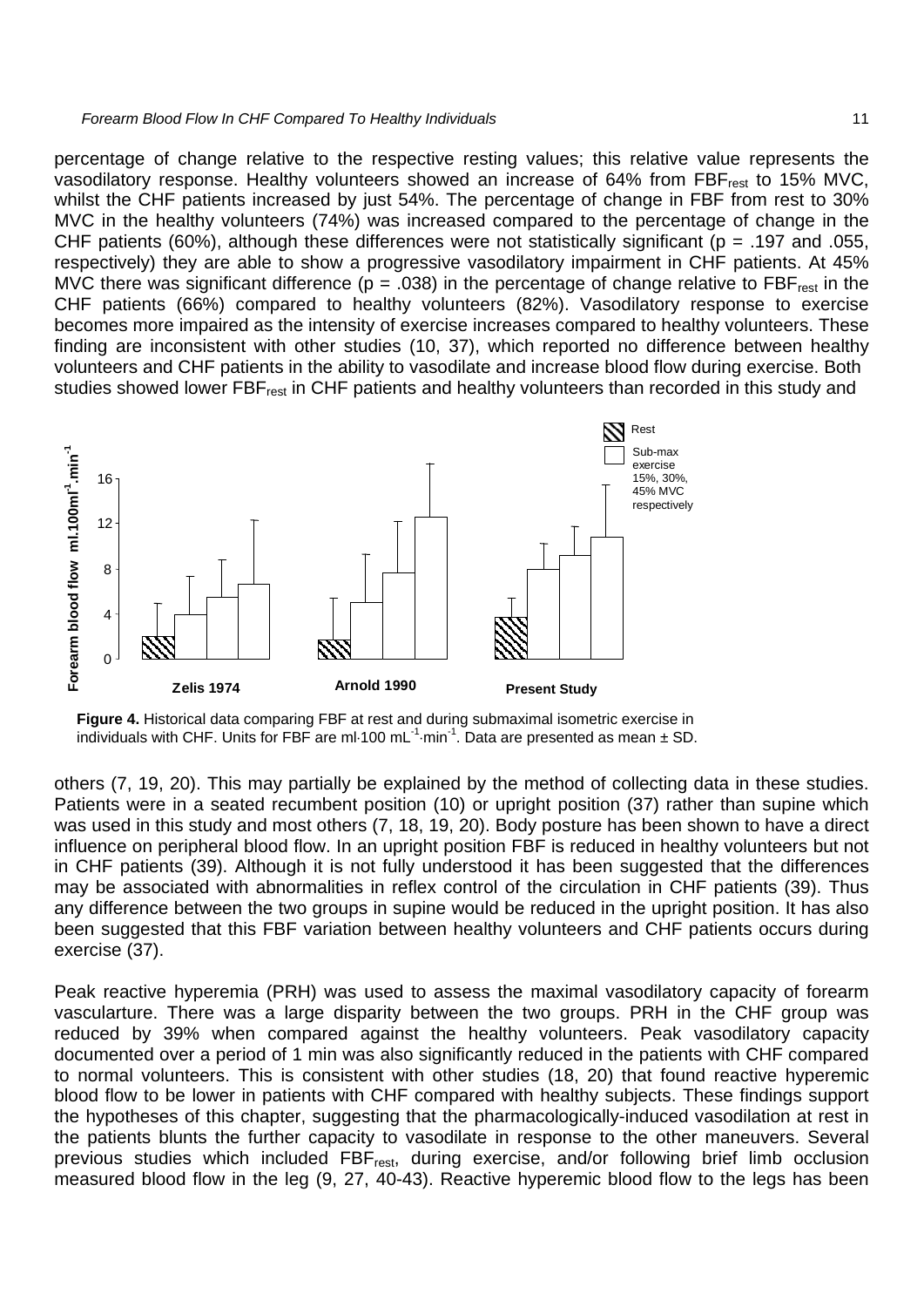shown to be reduced in CHF patients by up to 25% to 50% compared to healthy volunteers (20; 10; 40). It has been suggested that the reduced blood flow shown in this patient population affect large muscle mass, as opposed to small muscle mass such as the forearm (44). The results of this study and those reported by Welsch et al. (19) suggest that the impaired vasodilatory capacity observed in the leg is also found in the smaller muscle mass of the forearm.

The present study also found a reduction in  $VO_{20eak}$  in the CHF patients compared to healthy volunteers, which may attribute to the explanation of the reduced FBF during exercise and following limb occlusion compared to healthy volunteers. Lactate concentration during exercise in CHF patients is increased compared to healthy volunteers (5). The increased lactate production to exercising muscle may be attributed to a reduction of blood flow (45). It has been suggested that the level of exercise capacity in patients with CHF is closely related to the adequacy of blood flow to the exercising muscle (5). Wilson et al. (5) studied aerobic capacity, cardiac output, femoral blood flow, and leg metabolism in 23 CHF patients with a range of severities and 23 healthy volunteer. Their results suggest that the exercise intolerance observed with CHF is directly linked to reduced peripheral blood flow and primary cause of fatigue. However, this study needs to be updated with patients under current medical management. Patients in this study were not receiving ACE inhibitors or any other medication that may assist in vasodilation as it was conducted prior to the widespread prescription of these drugs.

Although this study primarily focused on advances in vasodilatory therapy to explain why the findings of this study differ from earlier observations, the condition of the patient populations may also be a factor. This study used CHF patients with a less severe classification of heart failure compared to earlier studies. As mentioned above,  $FBF_{rest}$  is directly related to the severity of heart failure (3). CHF patients in this study were considered stable and in NYHA function class II and III, whereas all patients studied by Zelis et al. were decompensated, edematous and in NYHA function class III and IV (7, 20). Arnold et al. also used CHF patients that were NYHA function class III and IV (nine of the 13 were class IV) and had severe left ventricular dysfunction with a mean left ventricular ejection fraction of 13.7  $\pm$  1.5% (10) compared to 27  $\pm$  7% in this study. This issue of population difference may also be extended to the recent study by Welsch et al. (19) who observed no significant difference in FBF<sub>rest</sub> between CHF patients and healthy volunteers in a patient group primarily made up of NYHA function class I patients. In addition age matching between CHF patients and healthy volunteers in earlier studies showed large disparities between groups, with the control group being younger (7). Zelis et al. showed significant differences between CHF patients and healthy volunteers at rest, during exercise, and following brief limb occlusion matching older patient groups (43.8  $\pm$  6.5 years) against younger healthy volunteers (27.3  $\pm$ 6.9 years) (7, 20) whereas this study used an agematched study population. This disparity between ages in the two groups may attribute to the significant differences in blood flows as FBF has been shown to reduce with age (46).

A limitation of the study was that not all, but most (91%) of the patients were taking at least one vasodilator (ACE inhibitor, angiotensin receptor blocker, or nitrates). A further limitation of the study was the low number of healthy age-matched volunteers that were studied, compared to the number of patients.

# **CONCLUSIONS**

The findings of this study, although limited by a small number of healthy volunteers, show that forearm vasodilation during exercise and peak vasodilatory capacity is significantly impaired in patients with CHF compared to healthy age-matched volunteers. However, basal blood flow in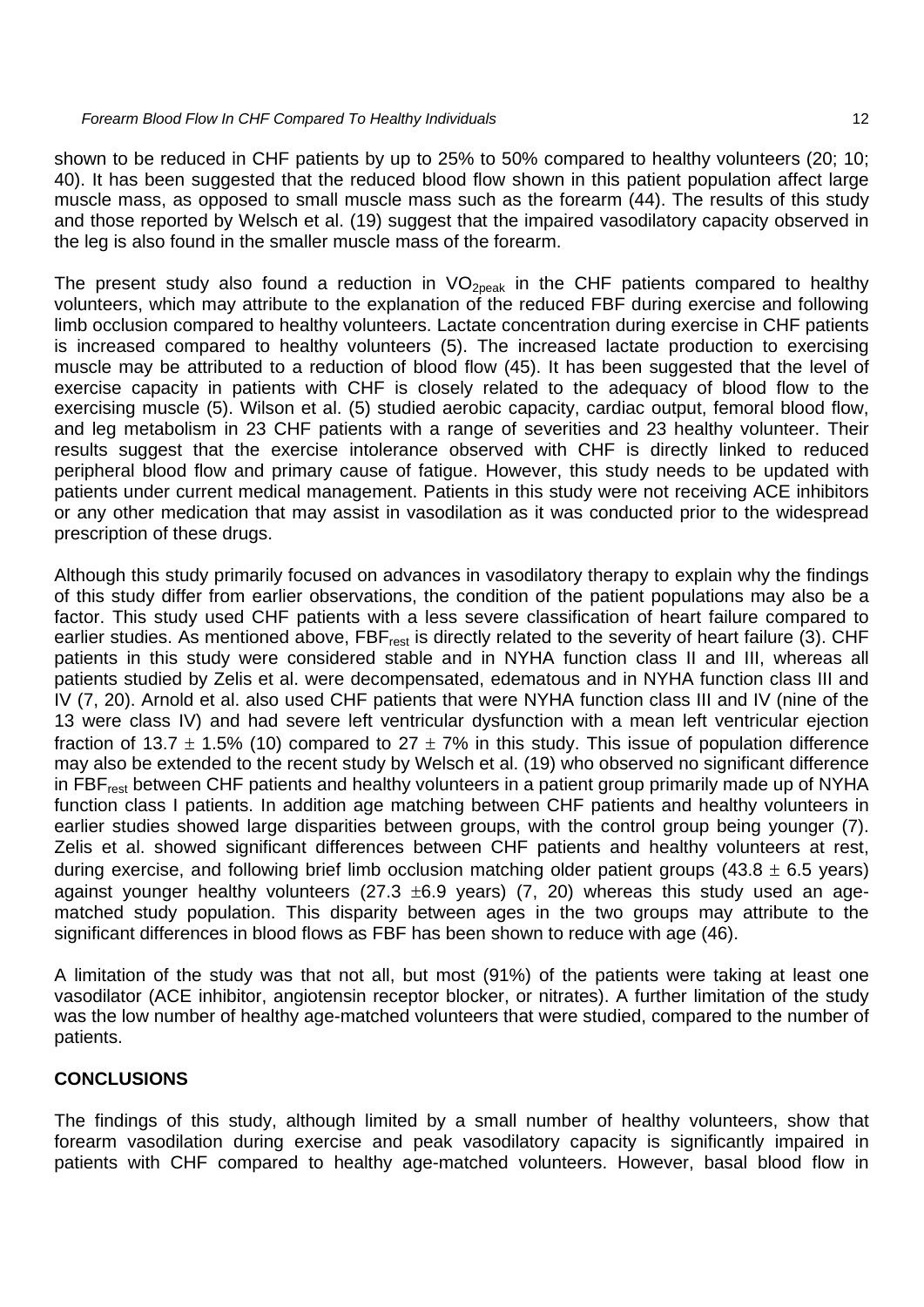patients with CHF and healthy volunteers were similar and may be attributed to current best practice of medical management of these patients.

**Address for correspondence:** Jeremy A. Patterson, Department of Kinesiology and Sport Studies, Wichita State University, 1845 Fairmount, Wichita, Kansas 67260. Phone: (316) 978-5440; Fax: (316) 978-5451; Email: jeremy.patterson@wichita.edu

# **REFERENCES**

1. SOLVD Investigators. Effect of enalapril on mortality and the development of CHF in asymptomatic patients with reduced left ventricular ejection fractions. *N Eng J Med* 1992; 327: 685- 691.

2. Love MP and McMurray JVV. Endothelin in chronic heart failure: current position and future prospects. *Cardiovascular Research* 1996; 31: 665-674.

3. Leithe M, Margorien R, Hermiller J, Unverferth D, Leier C. Relationship between central hemodynamics and regional blood flow in normal subjects and in patients with congestive heart failure. *Ciculation* 1984; 69: 57-64.

4. Ganong, W. **Review of Medical Physiology.** Stamford, Conn., Appleton & Lange,1999.

5. Wilson J, Martin JL, Ferraro N. Impaired skeletal muscle nutritive flow during exercise in patients with congestive heart failure: Role of cardiac pump dysfunction as dertermined by the effect of dobutamine. *Am J Cardiol* 1984; 53: 1308-1315.

6. Maiorana A, O'Driscoll G, et al. Combined aerobic and resistance exercise training improves functional capacity and strength in CHF. *J Appl Physiol* 2000; 88: 1565-70.

7. Zelis R, Longhurst J, Capone RJ, Mason DT. A comparison of regional blood flow and oxygen utilization during dynamic forearm exercise in normal subjects and patients with congestive heart failure. *Circulation* 1974,50: 137-143.

8. Mancini D et al. Dependence of enhanced maximal exercise performance increased peak skeletal muscle perfusion during long-term captopril therapy. *J Am Coll Cardiol* 1987; 10: 845-850.

9. Sullivan MJ, Knight D, Higginbotham M, Cobb F. Relation between central and peripheral hemodynamics during exercise in patients with chronic heart failure; Muscle blood flow is reduced with maintenance of arterial perfusion pressure. *Circulation* 1989; 80: 769-781.

10. Arnold M, Ribeiro J, Colucci W. Muscle blood flow during forearm exercise in patients with sever heart failure. *Circulation* 1990; 82: 465-472.

11. Bank A., Shammas R, Mullen K, Chuang P. Effects of short-term forearm exercise training on resistance vessel endothelial function in normal subjects and patients with heart failure. *Journal of Cardiac Failure* 1998; 4: 193-201.

12. Sinoway L, Minotti JR, Davis D, Pennock JL, Burg JE, Musch T. Delayed reversal of impaired vasodilation in congested heart failure after heart transplantation. *Am J Cardiol* 1988; 61: 1076-1079. 13. Enseleit F, Hurlimann D, Luscher TF. Vascular protective effects of angiotensin converting enzyme inhibitors and their relation to clinical events. *J Cardiovasc Pharmacol* 2001; 37: S21-30.

14. ACC. The American College of Cardiology. Consensus recommendations for the management of chronic heart failure. On behalf of the membership of the advisory council to improve outcomes nationwide in heart failure. *Am J Cardiol* 1999; 83: 1A-38A.

15. Drexler H, Banhardt U, Meinertz T, Wollschlager H, Lehman M, Just H. Contrasting peripheral short-term and long-term effects of converting enzyme inhibition in patients with congestive heart failure. *Circulation* 1989; 79: 491-502.

16. Hurst E. **Hurst's The Heart Arteries and Veins.** New York, McGraw-Hill, 1998.

17. Bartorelli C, Zanchetti A, Ed. **Cardiovascular regulation in health and disease**. Milan, International Society of Cardiology and Research Council of Italy,1970.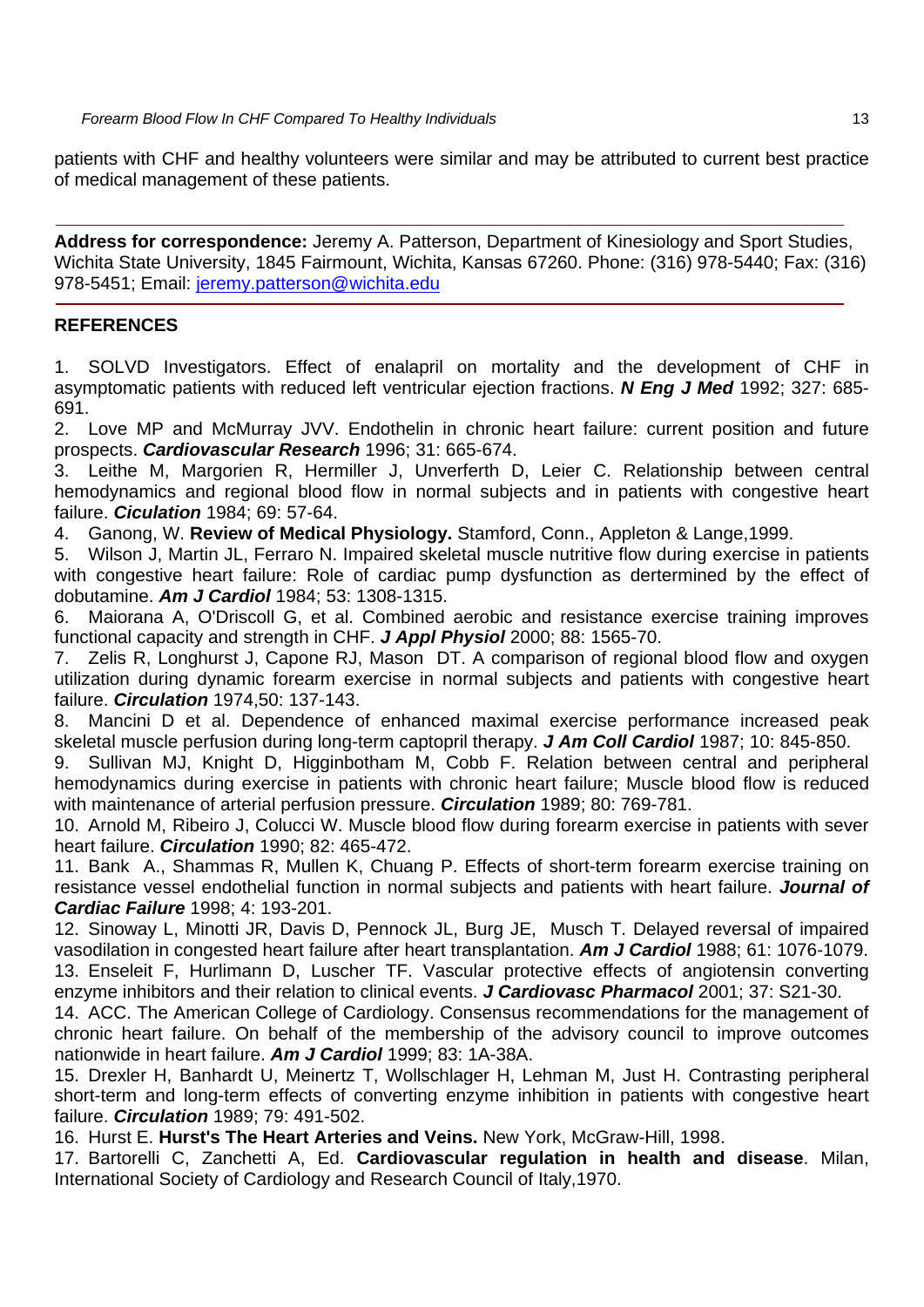18. Hayoz D, Drexler H, Munzel T, Hornig B, Zeiher A, Just H, Brunner H, Zelis R. Flow Mediated arterial dilation is abnormal in congestive heart failure. *Ciculation* 1993; 87: VII-92-VII-96.

19. Welsch M, Alomari M, Parish T, Wood R, Kalb D. Influence of venous function on exercise tolerance in chronic heart failure. *J Cardiopulm Rehabil* 2002; 22: 321-326.

20. Zelis R, Mason DT, Braunwald E. A comparison of the effects of vasodilator stimuli on peripheral resistance vessels in normal subjects and in patients with congestine heart failure. *J Clin Invest* 1968; 47: 960-969.

21. Longhurst J, Gifford W, Zelis R. Impaired forearm oxygen consumption during static exercise in patients with congestive heart failure. *Ciculation* 1976;54: 477-480.

22. Sullivan MJ, Higginbotham MB, et al. Exercise training in patients with severe left ventricular dysfunction. Hemodynamic and metabolic effects. *Circulation* 1988; 78: 506-515.

23. Bittner V, Weiner DH et al. Reduction of mortality and morbidity with a six minute walk test with left ventricular dysfunction. *JAMA* 1993; 270: 1702-1707.

24. Nakamura. Effect of ACE inhibitors on endothelium-dependent peripheral vasodilation in patients with CHF. *JACC* 1994; 24: 1321-7.

25. Bergin P and Holst D. **Your guide to heart failure.** Melbourne, Heart Centre; Alfred Hospital, 2000.

26. Drexler H. Peripheral circulatory adaptations to pump failure of the heart. *Br. Heart Journal* 1994; **72**(Supplement): S 22-27.

27. Barlow C, Davies P, Qayyum M, Conway J, Paterson D, Robbins P. Leg blood flow and increased potassium release during exercise in chronic heart failure: Effect of physical training. *Journal of Cardiac Failure* 1998; 4: 105-114.

28. Anker SD, Swan JW et al. "The influence of muscle mass, strength, fatigability and blood flow on exercise capacity in cachectic and non-cachectic patients with chronic heart failure." **Eur Heart J** 1997; 18: 259-69.

29. Whitney RJ. The measurement of volume changes in human limbs. *J. Physiol* 1953; 121: 1-27.

30. Wilkinson I, Webb D. Venous occlusion plethysmography in cardiovascular research: methodology nd clinical applications. *Br J of Clin Pharm* 2001; 52: 631-646.

31. Selig S, Carey M, Menzies D, Patterson J, Geerling R, Williams A, Bamroongsuk V, Toia D, Krum H, and Hare D. Reliability of isokinetic strength and aerobic power testing for patients with chronic heart failure. *J Cardiopulm Rehabil* 2002; 22: 282-9.

32. Joannides R, Bizet-Nafeh C, Costentin A, Lacob M, Derumeaux G, Cribier A, Thuillez C. Chronic ACE inhibition enhances the endothelial control of arterial mechanics and flow-dependent vasodilatation in heart failure. *Hypertension* 2001; 38: 1446-50.

33. Benjamin N, Calver A, Collier J, Robinson B, Vallance P, Webb,D. Measuring forearm blood flow and interpreting the responses to drugs and mediators. *Hypertension* 1995; 25: 918-923.

34. Katz S, Krum H, Khan T, Knecht M. Exercise induced vasodilation in forearm circulation of normal subjects and patients with congestive heart failure: role of endothelium derived nitric oxide. *J Am Coll Cardiol* 1996; 28: 585-590.

35. Williams AD, Selig S, Hare DL, Hayes A, Krum H, Patterson J, et al. Reduced exercise tolerance in CHF may be related to factors other than impaired skeletal muscle oxidative capacity. *J Card Fail* 2004;10:141-148.

36. Borg G. (1973). "Perceived exertion: a note on history and methods." **Med Sci Sports Exerc 5**: 90-93.

37. Wiener DH, Maris J, Jones RA, Chance B, Wilson JR. Abnormal skeletal muscle bioenergetics during exercise in patients with heart failure: Role of reduced muscle blood flow. *Circulation* 1986; 73: 1127-1136.

38. Piepoli M, Clark A, Volterrani M, Adamopoulos S, Sleight P, Coats A. Contribution of muscle afferents to the hemodynamic, autonomic, and ventilatory responses to exercise in patients with chronic heart failure. Effects of physical training. *Circulation* 1996; 93: 940-952.